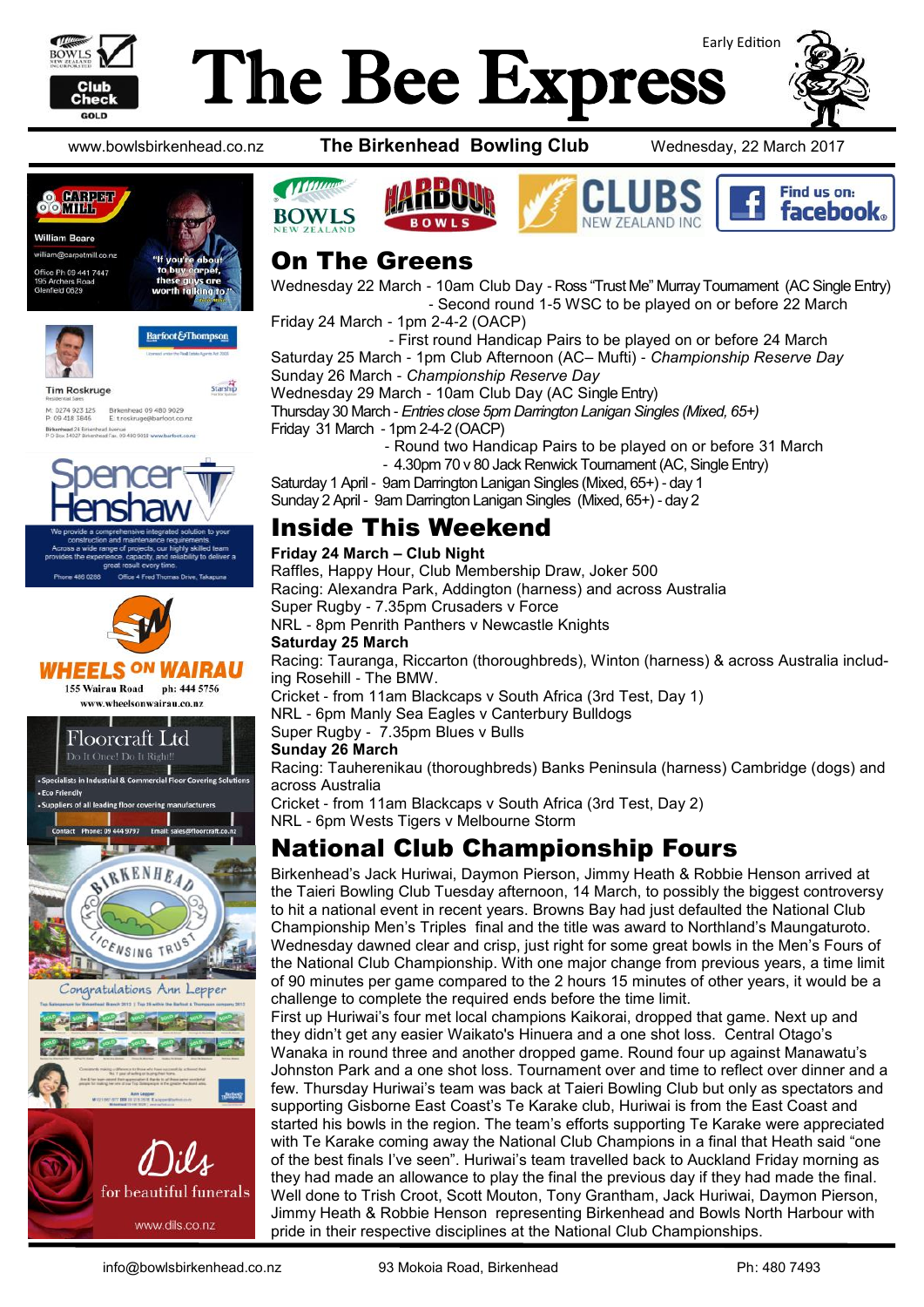

# **Seafood Tournament Open Men's Fours Saturday 8 & Sunday 9 April 2017**

## Drew Drew Last

Having taken out the Centre Pairs earlier in the season and both being in good form of late, Schalk Mouton and Tony Grantham were hot favourites to take out this year's Men's Club Pairs,. They did not disappoint the pundits on the Saturday recording four wins and qualifying in the number one spot for Sunday and a bye into the semi-final was assured. Jimmy Heath and Daymon Pierson qualifying in second spot had the other bye to the semi. Randal Wakins and Nigel Drew qualifying third had to play off against Ross Haresnape and Jack Huriwai, Drew coming away the victor 20-8. On the other side of the draw Evan Thomas and Shane Gibson played Curtis Ennor and Gary Cooley, similar score to the other game in favour of Gibson 21-8.

Semis, Grantham played Gibson, Gibson taking the first end and three all after four ends. Grantham won the next four ends including taking a four on the seventh. After twelve ends Grantham looked in control up 14-5. Gibson took the next two ends and five shots (14-10). Three ends to play Grantham scoring a two and a one while Gibson claimed a one on the last. Mouton and Grantham through to the final with a 17-11 win.

The other semi had Pierson battling it out with Drew. Pierson out to 2-8 lead after six ends. The next six ends went Drew's way picking up ten shots in the process. Pierson came back on the flowing ends to make it twelve all after fourteen. Two ends each for the final four ends but Drew picked up a two on the seventh and Pierson only managed one shot on the eighteenth. Drew moved into the final with a 15-14 win.

The final started off with each team dropping a three in the first two ends. After nine ends Grantham trailed Drew 5-9. Two fours for Grantham in consecutive ends saw Grantham take the lead 13-11. Drew then claimed a three and a one to lead 13-15. Grantham produced the same over the next two ends to regain the lead 17-15. Only for Drew to add three shots to his score and take back the lead 17-18. Grantham scored one shot on the seventh, all square playing the last 18-18. This was it, whoever won the end won the title. Grantham holding multiple shots and only three bowls left to play.

A drive by Drew spilled the jack out into the open, but Drew was still down. Grantham could not improve his position on the head with his last bowl. Last bowl of the game was Drew's and he drew it, one shot to Drew and the Men's Club Pairs title went to Randal Watkins and Nigel Drew.

The Women's Champ Pairs having played a round robin and taking the top two to play the final saw the unlikely combination of Adele Ineson off the front and Jacqui Belcher skipping secure four wins from the five rounds. Three teams were next with three wins, but it was Trish Croot and Lisa Helmling that took the other final spot on a superior differential. Last year's winners Ruth Lynch, Carole Fredrick and Runners-up Connie Mathieson, Colleen Sexton were the unlucky three wins that missed out on a final spot.

The early lead went the way of Helmling picking up a four on the first end. After three ends Belcher was down 1-6, before claiming the next five ends and ten shots to be up 11-6 and right in the game. Then promptly dropped a four bring Helmling to with one shot. They traded shots for the next two ends before Helmling picked up a five on the twelfth end to be in front 12-16. From that point on it was all one way traffic with Helmling stepping out to a 12-22 lead after sixteen ends. Blecher required ten shots off the last two ends, three to Bleacher on the seventeenth and the game was technically over. The eighteenth end produced one more shot to Helmling, final score 15-23 and Trish Croot and Lisa Helmling are Women's Club Pairs Champs for the season.

## Pick One Winning Team

Can you pick one winning team from the available teams\* each week of the NRL? Put your skill to the test and out last the rest to become the survivor. Twenty dollars to enter and you could walk away with \$400\* and even if you don't win there is still the "Lucky Draw" for those that missed out. For full terms and conditions see the Sky Survivor chart in the TAB area of the club. Entries and entry fees to John Hindmarch. It all starts round six of the NRL. Round six sections must be in the Sky Survivor box behind the bar by 6.30pm Thursday 6 April.

\*Terms & Conditions apply, based on 25 entries

www.birkenheadrsa.com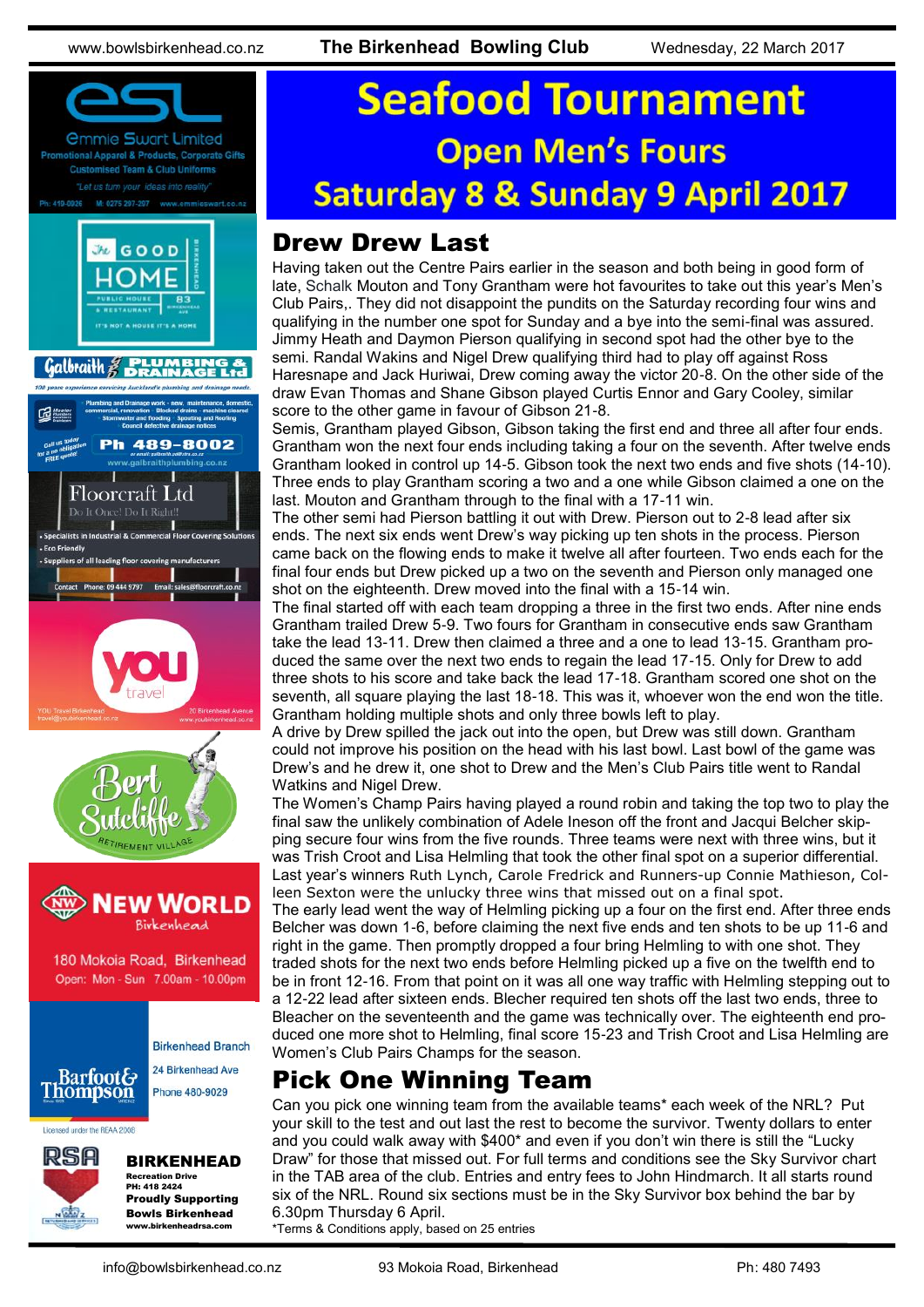

## Coaching is Back On

Monday coaching is back on at the club. This is available free to all our members.

### Birkenhead Traveling

Birkenhead did extremely well and after section play was top qualifier on 24 win/lose points. 169 shots for, 83 shots against and differential +86. Second on the same win/loss points, but with 142 shots for, 110 shots against and a differential of +32 was Mairangi Bay White. The rest of the qualifiers came in qualifying order: Browns Bay Black, Mairangi East Red, Mairangi Bay Blue, Takapuna Blue, Orewa 1 and Milford A in last spot. Junior interclub post section was to have been played on Saturday 25th March at Milford, with the winner going onto represent their club and Bowls North Harbour at Hikurangi playing for the Mercedes Rose Bowl on Sunday 6th May. The post section (knockout) is now being held Monday evenings to accommodate a sponsored weekend at Mairangi Bay Bowling Club where two single day tournaments are being held, not one finals day as previously scheduled.

Birkenhead although top qualifier are traveling away to play bottom qualifier Milford on their home green. If you're free on Monday 27th March our juniors (1-5 years) would appreciate your support. Play gets under way around 5.30-6pm. Post section now will commence on Monday 27<sup>th</sup> March at the following venues: Milford (8<sup>th</sup> qualifier) host Birkenhead Bees (top qualifier)

Mahurangi East (4<sup>th</sup> qualifier) host Mairangi Bay Blue (5<sup>th</sup> qualifier) Takapuna Blue (6<sup>th</sup> qualifier) host Browns Bay Black (3<sup>rd</sup> qualifier) Orewa 1 ( $7<sup>th</sup>$  qualifier) host Mairangi Bay White ( $2<sup>nd</sup>$  qualifier)

## **Free Tournament!!!**

## **Birkenhead Bowling Club Friday 14 April (Good Friday) Starts 12noon Open Any Combination Triples**

Same Prizes as a full day tournament\* **Half the time Zero Entry Fee Played in Mufti** To enter phone the club 480 7493 email info@bowlsbirkenhead.co.nz www.bowlsbirkenhead.co.nz

Proudly joint sponsored by:





**Design & Manufacture High Quality Durable** Whiteboards **Noticeboards Educational Furniture** Over 25 years **New Zealand made**